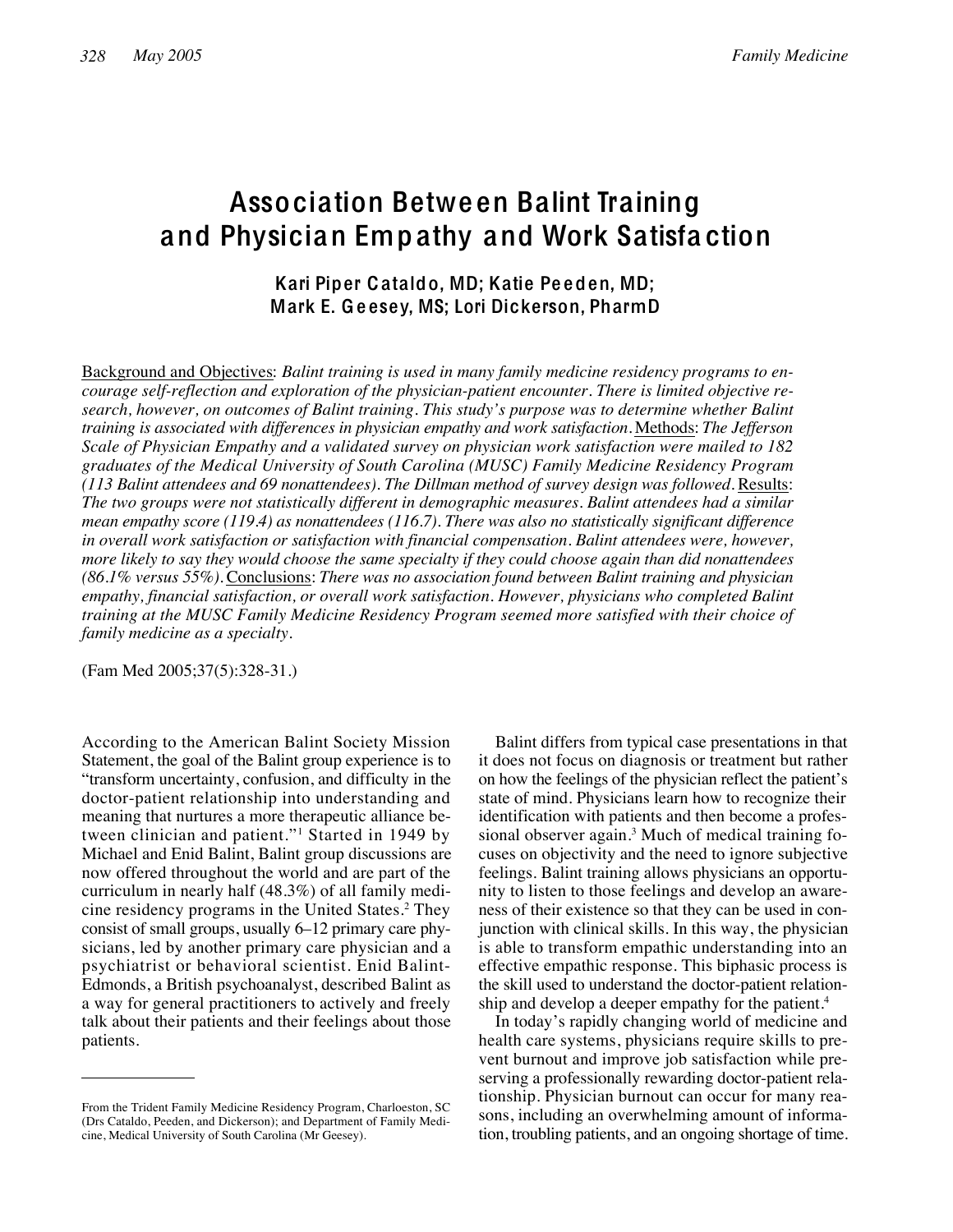Also, physicians report more intra-psychic concerns, such as, "This is not the profession that I dreamt of when I decided to study medicine."<sup>5</sup>

Few studies have quantitatively assessed the association between Balint training and physician outcomes. One study of 52 general practitioners in Sweden found that those who participated in Balint groups for more than 1 year felt more in control of their work situation, less inclined to refer patients or order unnecessary tests, and less likely to find psychosomatic patients a timeconsuming burden compared to those who did not have the opportunity to join a Balint group.<sup>6</sup> In Israel, a small study demonstrated a trend toward less burnout and greater ability to cope with feelings in voluntary Balint group participants.7 Another study, consisting of interviews of 12 participants before and after 1 year of Balint-like groups, found some improvement in appropriate consultant use and less interference by personal psychological issues.8 Most recently, a study of firstand second-year residents concluded that Balint-trained residents had enhanced levels of self-reported psychological medicine skills compared to residents trained in the standard behavioral medicine curriculum.<sup>9</sup> In an earlier study, using a different instrument to measure empathy in family medicine residents, no significant difference was found in empathy scores between those who chose to pursue 2 years of Balint group and those residents who discontinued Balint group after 6 months.<sup>10</sup>

Although existing data is encouraging, there remains a need to document the benefits and outcomes of Balint groups in family medicine residency programs. The ability to recognize and use the emotions experienced in daily encounters with patients in a productive way, as encouraged by Balint training, may help to increase work satisfaction and decrease physician burnout as well as improve physician-patient relationships. This study's purpose was to investigate the association of Balint training during residency with physician work satisfaction and empathy after the physicians are established in practice. We hypothesize that Balint training may be positively associated with empathy and work satisfaction.

#### **Methods**

#### *Participants*

Participants were family physicians who graduated from the Medical University of South Carolina (MUSC) Family Medicine Residency Program between the years of 1982 and 1999. During those years of the residency program, residents were given the option to participate in Balint training or not participate. Group one consisted of 113 physicians who had regularly participated in Balint training. The Balint groups met once a week for an hour over the course of 2 years. Group two consisted of 69 physicians who chose not to attend Balint sessions after a 6-month mandatory period.

Balint group leaders at the MUSC Family Medicine Residency Program are credentialed through the American Balint Society. MUSC Balint groups study troubling doctor-patient relationships in patients with ordinary medical conditions but do not involve discussions about relationships between coworkers. Two of the authors were Balint-group participants, one author provided statistical analysis, and one author provided mentorship as part of the Clinical Scholars Program in the residency program.

#### *Instrument*

The questionnaire consisted of two separate surveys. The first was the Jefferson Scale of Physician Empathy (HP-Version R), a validated quantitative measurement used to assess levels of physician empathy.<sup>11</sup> It contains 20 statements, with a 7-point scale that measures the extent of agreement to the statement.

The second instrument was a validated physician Work Satisfaction Survey, developed by Hueston, with a 5-point scale.12 This survey also included demographic data consisting of age, gender, years in practice, type of practice, and work hours per week. The original survey also included questions specifically addressing family physicians practicing obstetrics. These questions were omitted since they were not relevant to our survey.

#### *Procedure*

The questionnaire was sent to group one (Balint) and group two (non Balint) using the Dillman Method of survey design.<sup>13</sup> The instruments were numbered and color coded so that responses could be documented according to the group. Surveys contained no identifying information so that responses were completely confidential. This study was approved by the Institutional Review Board at MUSC.

An initial survey was sent to the participants in February 2003. If no response was received in 2 weeks, a reminder postcard was sent. After 4 weeks, another survey was mailed to all nonrespondents. Data from all of the returned surveys were analyzed 8 weeks after the initial mailing.

#### *Data Analysis*

We used *t* tests to compare means of age, years in practice, and hours per week between Balint and non-Balint groups. Chi-square analysis was used to compare gender distribution between the two groups.

The responses on the 7-point Jefferson Scale of Physician Empathy were given a corresponding numerical value, and a mean total empathy score was determined for each group. Linear regression was then used to evaluate total empathy score versus Balint participation and age, gender, years in practice, and hours per week.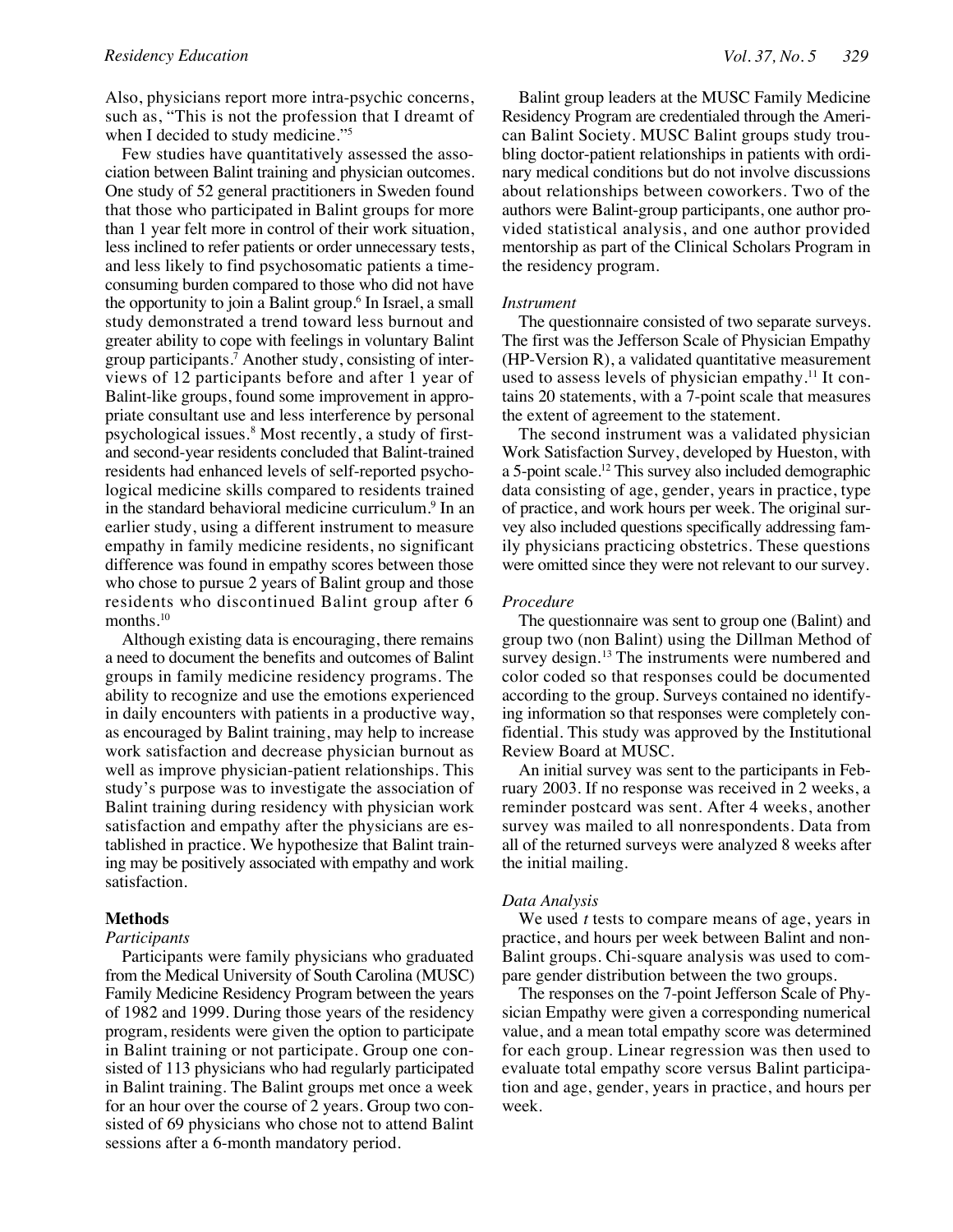The Work Satisfaction 5-point scale was divided into "very satisfied" and "mostly satisfied" versus "neutral," "mostly unsatisfied," and "very unsatisfied." The two groups' Work Satisfaction scores were then compared using chi-square analysis.

### **Results**

Of the 182 surveys that were sent, 104 were returned within the 8-week time period. In group one (Balint), 74 of the 113 surveys were returned (response rate 65%). In group two (non Balint), 40 of the 69 surveys were returned (response rate 58%). There was no significant difference between response rate, age, gender, years in practice, or hours per week between the two groups (Table 1).

The results of the Jefferson Scale of Physician Empathy showed a mean empathy score of 119.4 (standard deviation  $[SD] \pm 8.9$  for Balint attendees compared to a mean empathy score of  $116.7$  (SD  $\pm$ 13.2) for Balint nonattendees. This difference was not significant (*P*=.25). The only significant difference was found between hours per work week and empathy (*P*=.034). No significant difference was found between empathy score and age, gender, or years in practice.

The results of the Work Satisfaction Survey are shown in Table 2. Of Balint attendees, 84.5% reported overall satisfaction with their career, whereas 79.5% of nonattendees reported overall satisfaction (*P*=.51). As far as financial compensation for work, 52.8% of Balint attendees reported satisfaction compared to 47.4% of nonattendees (*P*=.59).

A significant difference was found between the two groups in their desire to choose the same medical specialty again if graduating from medical school today. Of group one (Balint), 86.1% stated that they would choose family medicine as a career specialty again, whereas only 55.0% of those in group 2 (non Balint) would do so (*P*=.0003).

A negative correlation was found between age and overall work satisfaction (*P*=.0497). Gender, hours per week, and years in practice did not show a correlation with work satisfaction.

#### Table 1

#### Demographics

|                   | Balint Group*       | Non-Balint Group*   | P Value |
|-------------------|---------------------|---------------------|---------|
| Age               | 43.8 $(\pm 5.1)$    | 45.8 ( $\pm$ 6.5)   | .09     |
| Years in practice | $12.3 (\pm 5.1)$    | $12.5 (\pm 6.4)$    | .85     |
| Hours/week        | $48.9 \ (\pm 13.1)$ | $50.9 \ (\pm 14.3)$ | .49     |
| Gender            | 66% males           | 63\% males          | .65     |

 $*$  Mean ( $\pm$  standard deviations)

were true. In addition, previous research has suggested that Balint training may reduce interference between physicians' personal psychological issues and patient care and improve psychological medicine skills.<sup>8,9</sup> However, it may be that physicians more compatible with family medicine are also more likely to choose to participate in Balint groups. One study showed that residents who chose to attend Balint groups were significantly more intuitive on the Myers-Briggs Personality Inventory.10 Additional research is necessary to further investigate a causal relationship.

Future quantitative studies in this area would prove highly beneficial. As more time constraints and greater responsibilities are placed on family physicians, it is easy to imagine that levels of work satisfaction will decline. Balint is a potential forum in which family medicine residents can learn and develop skills to help protect against physician burnout and help solidify their commitment to family medicine.

#### *Limitations*

One of the major limitations of this study is the difficulty in objectively measuring outcomes such as "empathy" and "job satisfaction." Both surveys used were validated instruments for measuring overall physician empathy and job satisfaction. However, there are sev-

#### **Discussion**

The results of this study indicate that there is an association between Balint training and physician satisfaction with specialty choice. The greater satisfaction may be the result of skills learned during Balint training. One of the goals of the American Balint Society is to improve the physicianpatient relationship, and it would support the accomplishment of that goal if the above association

### Table 2

Results of the Work Satisfaction Survey

| In general, how satisfied are you with your career?                                                  | <b>Balint Group</b><br>% Satisfied<br>84.5 | <b>Non-Balint Group</b><br>% Satisfied<br>79.5 | P Value<br>.51 |
|------------------------------------------------------------------------------------------------------|--------------------------------------------|------------------------------------------------|----------------|
| How likely are you to select the same specialty if<br>you were graduating from medical school today? | 86.1                                       | 55.0                                           | .0003          |
| How do you consider your financial compensation<br>for your work?                                    | 52.8                                       | 47.4                                           | .59            |